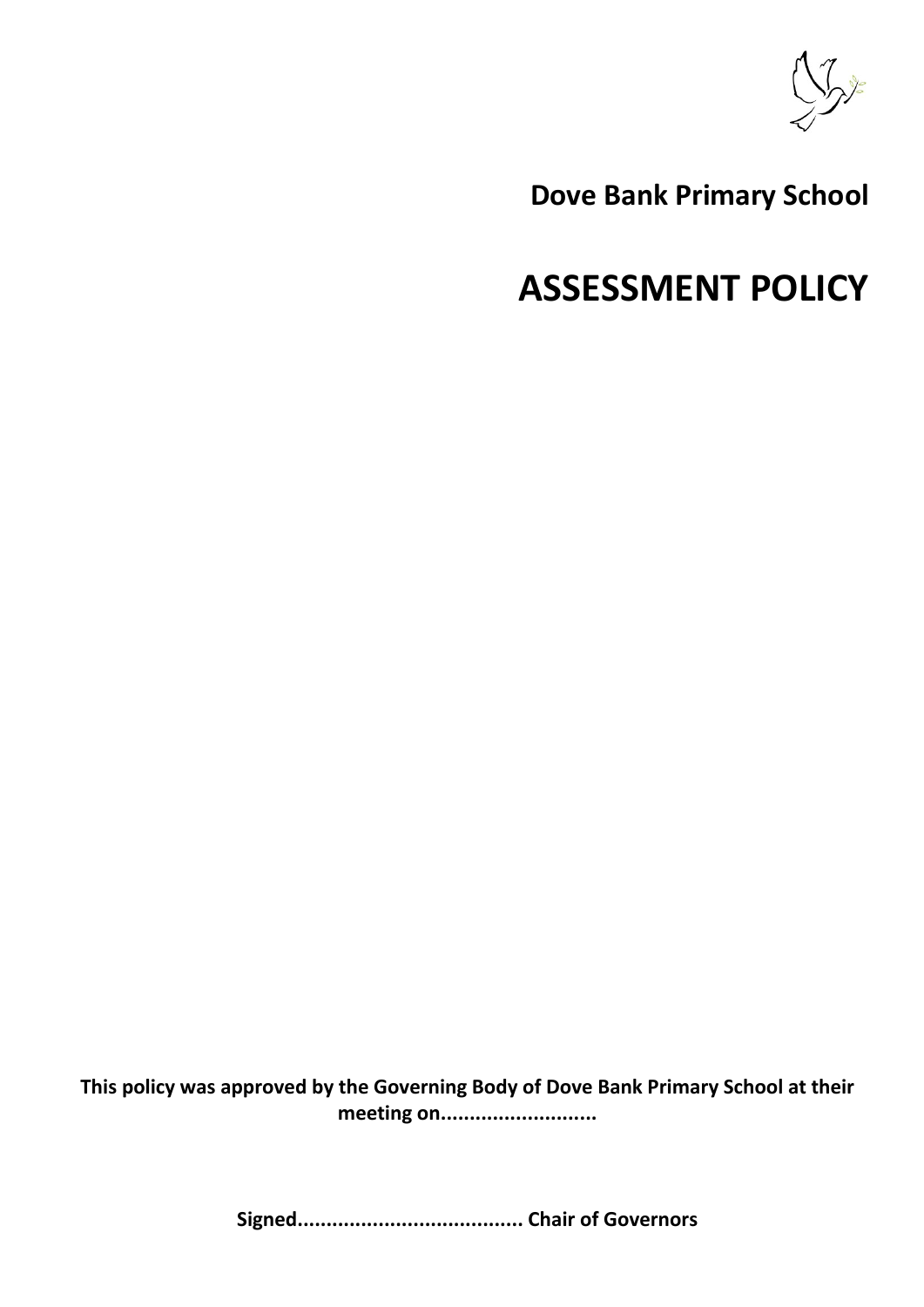# **1. Rationale**

At Dove Bank Primary School we believe that assessment provides the basis of informed teaching, helping pupils to overcome difficulties and ensuring that teaching builds upon what has been learned.

It is also the means by which pupils understand what they have achieved and what they need to work on.

It is how teachers gain knowledge of their pupils' needs, achievements and abilities, enabling planning and delivery to be more effective, thereby raising attainment for every child.

At Dove Bank, we have adopted the following key principles for assessment:

- Pupils are at the heart of assessment; any assessment needs to offer all children an opportunity to show what they know, understand and can do to improve
- Assessment should provide a view of the 'whole learner'
- Assessment is a continuous process integral to teaching and learning; it should provide information to support progression in learning through effective planning as well as information for target setting for individuals, groups and cohorts
- In order to raise standards of learning, assessment should be used to help pupils know and recognise the standards they are aiming for
- Accurate, reliable judgements about how learners are doing in relation to national standards and expectations must underpin assessment
- Data should provide the school with information to evaluate its work and set suitable targets for further improvement

# **2. Aims and objectives**

The aims and objectives of this policy are:

- To raise the standards of achievement throughout the school
- To maintain accurate records of the progress and attainment of individual children, groups and cohorts in order to inform strategic planning, target setting and to monitor progress
- To enable teachers and other professionals to use assessment judgements to plan work that accurately reflects the needs of individual pupils
- To enable the positive achievements of a child to be recognised and their next steps or 'gaps in learning' planned
- To ensure consistency in assessing achievement and identifying achievable and challenging targets for each child
- To enable the active involvement of pupils in their own learning
- To provide regular information for parents that enables them to support their child's learning
- To provide the information that allows school leaders and governors to make judgements about the effectiveness of the school and to evaluate the school's performance against its own previous attainment over time and against national standards
- To ensure that the legal requirements for record keeping, assessing and reporting are met

# **3. Types of assessment:**

At Dove Bank Primary, we undertake two different but complimentary types of assessment: assessment for learning (formative assessment) and assessment of learning (summative assessment).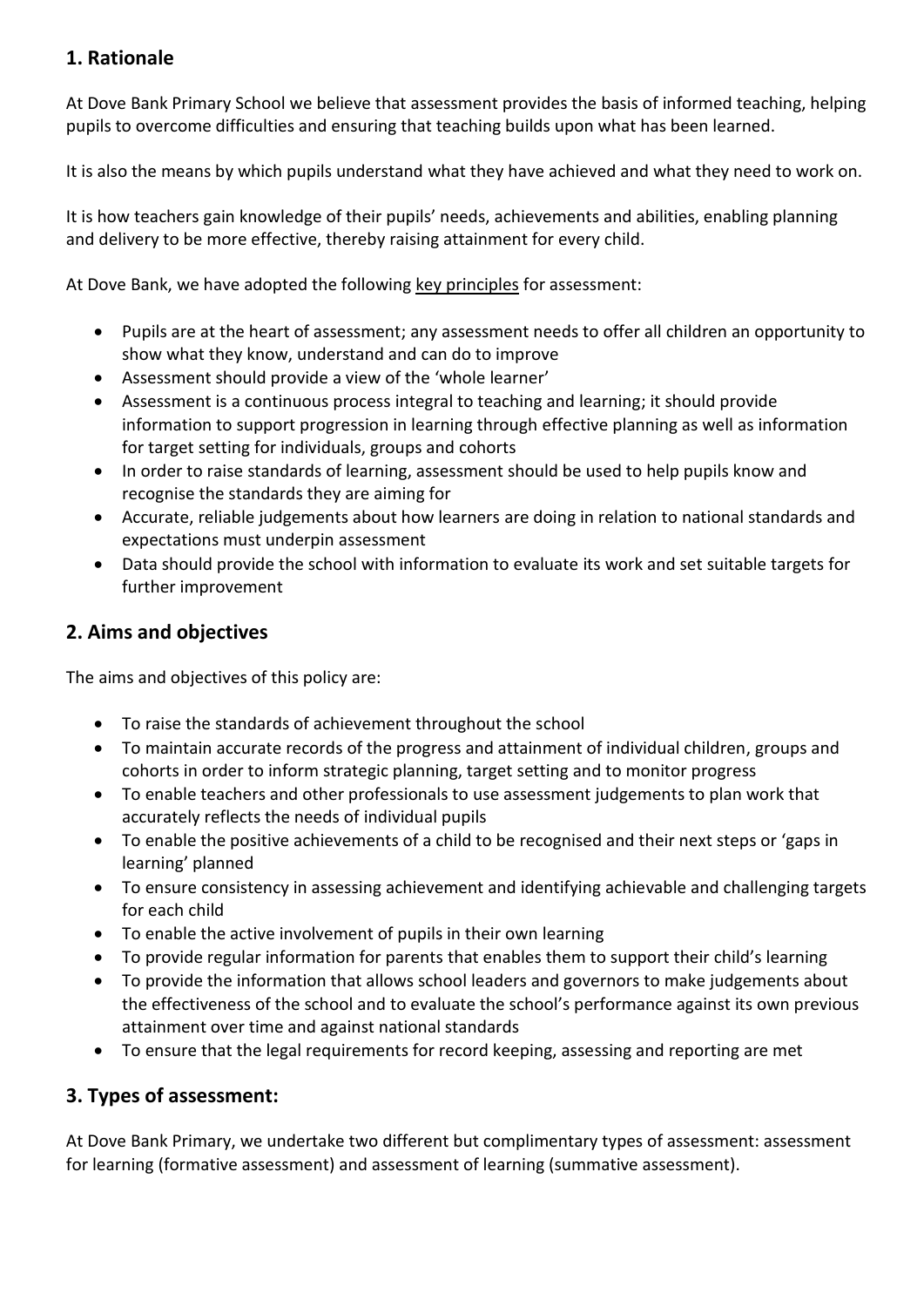#### **Formative Assessment (Assessment for Learning – AfL)**

Formative assessment is a powerful way of raising pupils' achievement as it helps to create a positive learning environment where children can see the steps necessary for their own success.

It is based on the principle that pupils will improve most if they understand the aim of their learning, where they are in relation to this aim and how they can achieve the aim. It enables teachers to set appropriate work at the level necessary for the children's continuing progress.

Formative assessments are used to:

- help pupils measure their knowledge and understanding against learning objectives
- enable staff to identify children's strengths and gaps in their skills/knowledge
- identify next steps for learning and inform future planning
- enable appropriate self and peer assessment strategies to be employed
- facilitate the setting of appropriate targets for the class, group, and individual
- give parents information about their children's strengths and weaknesses and what they ned to do to improve
- track the child's rate of progress
- facilitate an evaluation of the effectiveness of teaching and learning
- inform future teaching and learning strategies
- identify individuals and groups for specific intervention support
- provide information which can be passed on from teacher to teacher in order to track attainment as pupils progress through the school

Assessment for Learning opportunities are a natural part of teaching and learning and are constantly taking place in the classroom through discussion, listening and analysis of work.

Assessment for Learning strategies used day-today at Dove Bank include:

- Working Walls
- Self and peer evaluation
- Discussion, talk and modelling
- Targets
- Marking and feedback
- Sharing learning objectives and success criteria with the children so that pupils fully understand what it is they are learning, and what they have to do in order to achieve success
- Appropriate questioning techniques and reflecting on the quality of answers given by pupils in a lesson
- Observational assessment, especially in EYFS where learning is compiled in Learning Journeys
- Regular short re-cap exercises
- Scanning work for pupil attainment and development
- Adjusting planning to meet the needs of the pupils, differentiating objectives where appropriate
- Planning timely and 'responsive' intervention/booster sessions to address gaps in learning or misconceptions

#### **Summative Assessment - Assessment of Learning**

Assessment of learning (summative assessment) involves judging pupils' performance against national standards. Nationally Standardised Summative Assessment used in school comprises of National Curriculum tests at the end of Key Stage 2 and National Curriculum Teacher Assessments at the end of Key Stage 1.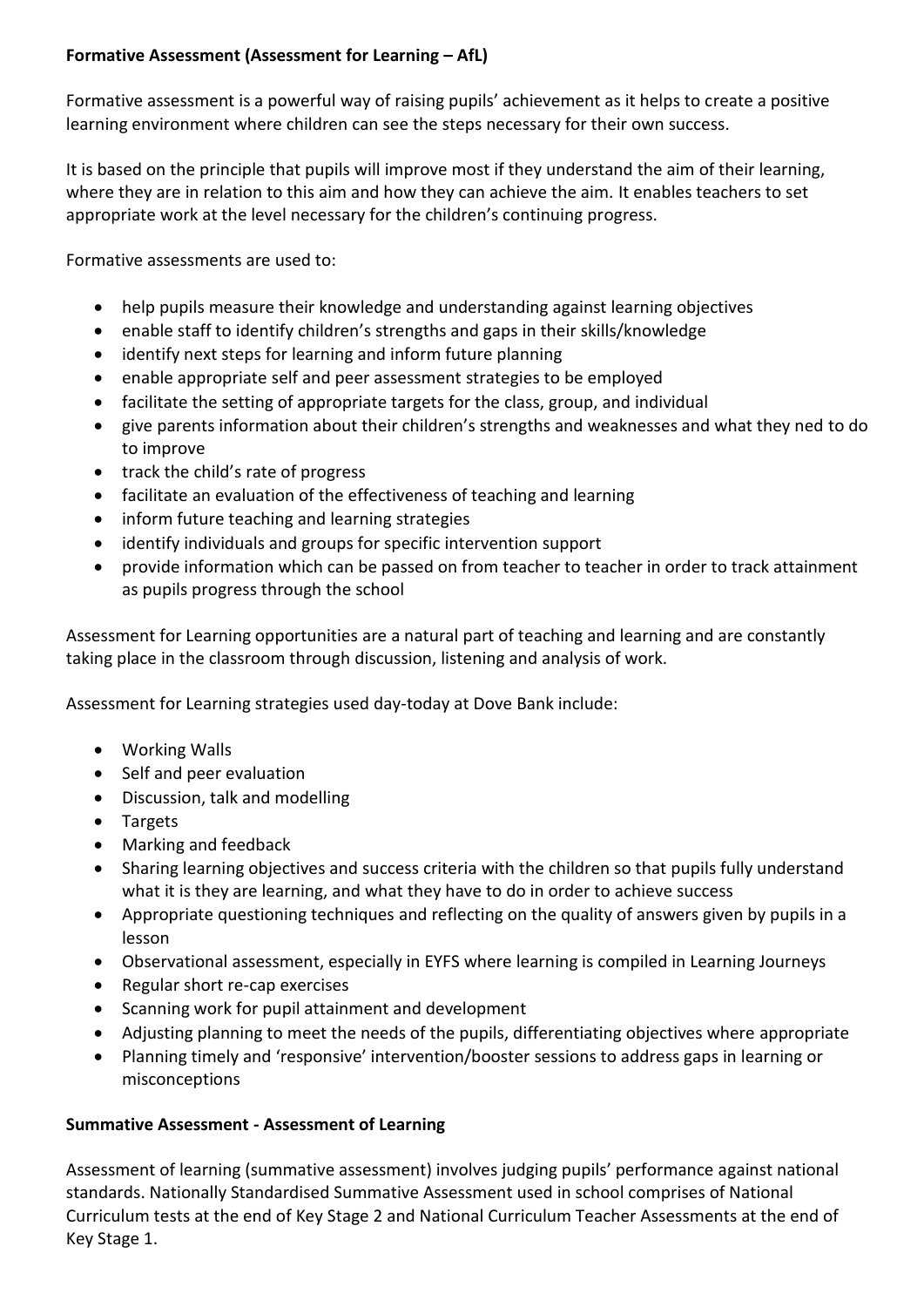This use of summative assessment:

- provides information on how pupils are performing compared to pupils nationally
- tells parents how the school is performing
- helps teachers understand national expectations and assess their own performance
- enables school leaders and governors to judge the school's effectiveness
- allows the government to hold schools, academies and local authorities to account and measure the impact of government policy
- provides a starting point for Ofsted Inspectors' judgements about school performance

However, teachers also make 'in-school' summative judgements at the end of a unit of work, the end of a term, or at the end of an academic year, where results describe pupil performance in terms of age related expectations.

In-school summative assessments:

- provide feedback to pupils about how well they have learned or how they can continue to improve
- give parents information about their child's achievement over a period of time e.g. a term, half-year or year
- provide information about cohorts and specific groups' areas of strength and weakness to inform whole school strategic planning and target setting throughout the year
- provide the information that allows school leaders and governors to make judgements about the effectiveness of the school and to evaluate the school's performance against its own previous attainment over time and against national standards

#### **Point in Time Assessment**

At Dove Bank, we use the 'Point in Time Assessment (PITA)' approach to assessment as an alternative to tracking attainment and progress in a levels-like, linear fashion.

In a Point in Time Assessment, learning is assessed against what has been taught to date and pupils' achievements are compared against the expected levels of understanding and competencies relative to that 'point in time'.

Where a pupil is deemed to be meeting expectations, their attainment is graded as 'Expected'. Pupils who have achieved more are graded as currently exceeding expectations and those attaining less will be graded as below expected to varying degrees.

Progress is measured by comparing Point in Time Assessments over time. If a pupil consistently meets expectations and continues to work at the expected standard, they are judged to be progressing at the expected rate. Where a pupil moves up a grade, this suggests that they have achieved more than expected between milestones; they have made better than expected progress. If they move down a grade, they have achieved less than was expected and so have made less than expected progress.

Teachers also use Point in Time Assessments to predict end of year and end of key stage attainment. A pupil currently meeting age related expectations in Year 3 can be thought of as 'on track' to meet age related expectations at the end of Key Stage 2. Any such future projection assumes pupils will continue to make progress against the school's expectations and is therefore closely monitored during regular Pupil Progress Meetings.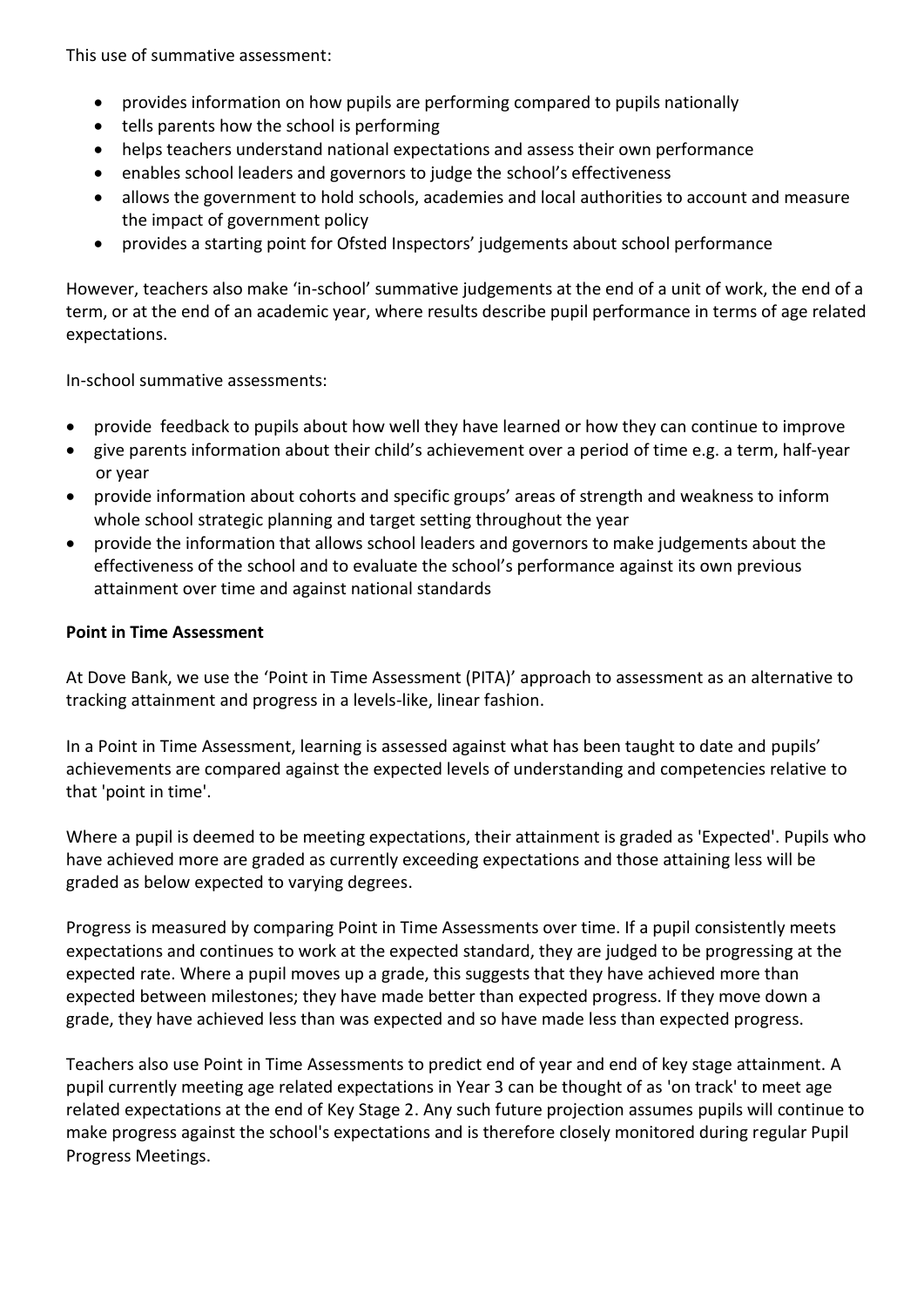# **4. Our Assessment Tracking System – Otrack**

We use Otrack to systematically record, track and analyse pupil progress and attainment across all age groups.

Four categories have been used to report on levels of attainment:

| <b>Attainment</b> | <b>Definition</b>                                                                                                                                                                                    |
|-------------------|------------------------------------------------------------------------------------------------------------------------------------------------------------------------------------------------------|
| <b>GDS</b>        | Pupils are working at greater depth for their year group specific National<br>Curriculum objectives                                                                                                  |
| <b>EXS</b>        | Pupils are working at the expected standard for their year group specific<br>National Curriculum objectives                                                                                          |
| <b>WTS</b>        | Pupils are working towards the expected standard for their year group specific<br>National Curriculum objectives                                                                                     |
| <b>PYG</b>        | Pupils are working below the expected standard for their year group specific<br>National Curriculum objectives. This could be objectives from any previous year<br>group, in line with their ability |

**'Tracking' Pupils' Progress -** We track pupils throughout the year to determine their attainment and their progress, and put measures in place to support those who are at risk of not meeting their targets.

Teacher Assessments are recorded throughout each term and finalised at the end of half terms 2, 4 and 6 so that the Headteacher and SLT can analyse individual, group and cohort pupil progress throughout the school.

#### **5. Planning for Assessment**

The National Curriculum Programmes of Study and Early Learning Goals are used to guide our teaching. These documents provide us with the framework to ensure breadth and balance in our creative curriculum.

The National Curriculum is used to inform our long term curriculum overview and medium term schemes of work. We use the assessment guidance in these documents to help us identify each child's level of attainment.

Short Term lesson planning is devised with clear learning objectives, based upon the teacher's detailed knowledge of each child. We strive to ensure all tasks set are appropriate to each child's level of ability. The format of our lesson plans ensures that our lessons are planned in detail, taking into account the needs of all pupils.

Teachers use focused marking to assess children's progress in relation to the planned learning objectives and set next steps to show where the child is in relation to this aim and how they can achieve the aim. Teachers use this information when planning for subsequent lessons.

# **5. Assessment and Reporting in the Foundation Stage**

On entry to Reception, our pupils are assessed as a baseline. Information from this baseline 'testing' is recorded and used to inform planning, to predict future outcomes and to set targets. It also aids the early identification of pupils with additional or special needs.

*Throughout* Reception, children are assessed using the EYFS Profile and Development Matters Bands. Foundation Stage staff make on-going, detailed observations and assessments of children on a day to day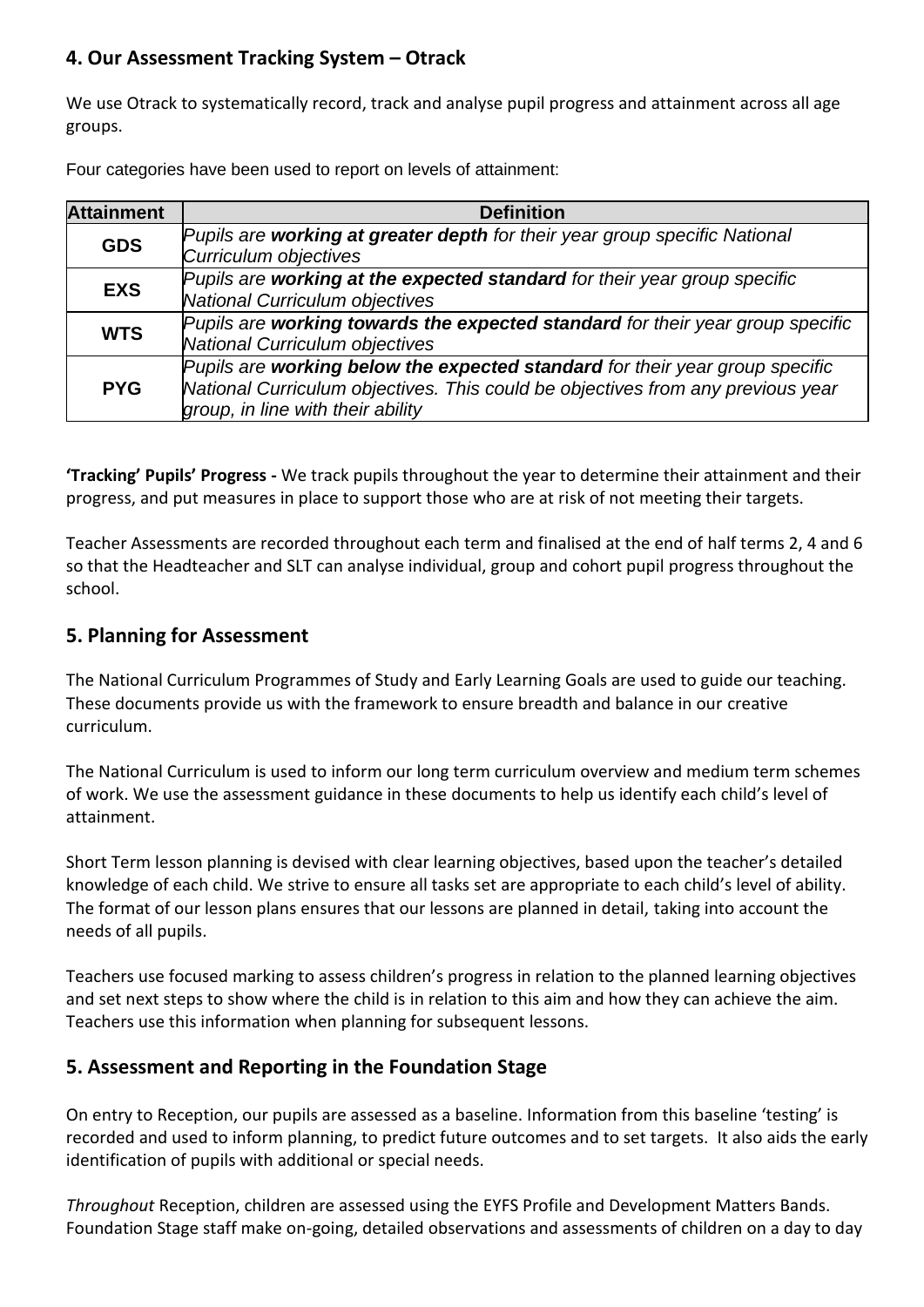basis which are then recorded in each child's learning journey. Each term, every child's developments and achievements are tracked and recorded on the school's tracking system.

'Observations' in the three prime and four specific areas are used to assess progress in all areas of learning and are used both to inform planning of activities and the learning environment and to provide data for end of year assessments and profile scores.

# **6. Assessment and Recording in Key Stage 1 and 2**

**Reading, Writing & Maths -** All children in KS1 and 2 are assessed in reading, writing and maths at least once a term.

Reading is assessed through whole class, guided and individual reading. Teachers also use the Progress in Reading Assessment (PiRA) tests to gain an accurate reading level at the end of each academic year.

Writing is assessed using unaided writing samples completed throughout the year. The NFER Spelling Test can also be used at the end of each academic year to get a spelling age for each pupil.

Judgements for Maths assessments are derived at through a range of tasks, discussions and again, performance is judged against the National Curriculum standards. Teachers also use the Progress and Understanding in Math Assessment (PUMA) tests to gain an accurate maths level at the end of each academic year.

Teachers use assessment for learning (AfL) to provide on-going assessment, through the use of focused marking and/or observations of children's work against learning objectives and success criteria. This information is then used to assess progress towards meeting learning targets and to identify and set next step targets for each child.

A range of self and peer assessment strategies (dependant on the age of learners) are used to enable pupils to demonstrate their understanding, to reflect on whether success criteria have been met and to identify next steps.

Annotated plans and planning notes made by class teachers and other adults involved with each child record other important information about the progress of children in the class.

A variety of other assessment tasks or 'checks' may be used from time to time as part of the assessment process to identify progress and gaps in learning. The results from these 'tests' not only inform teaching and learning, but also help subject managers to monitor the impact of new initiatives, as well as progress against specific action points within their subject.

SATs practice tests are used diagnostically throughout Y6 to inform teaching and learning.

Assessment information is inputted onto Otrack. Data is analysed and cumulative Pupil Progress Summaries are produced for each year group to record progress, identify under-achieving pupils and track progress against age related expectations and end of year targets in reading, writing and maths for individual pupils and groups.

Analysis and monitoring of performance for specific groups or individual children within cohorts is used to ensure that the school is meeting the learning needs of all pupils. This varies from year to year according to school priorities and to the characteristics of particular cohorts of pupils but could include:

- Pupils eligible for Pupil Premium funding
- Higher attaining pupils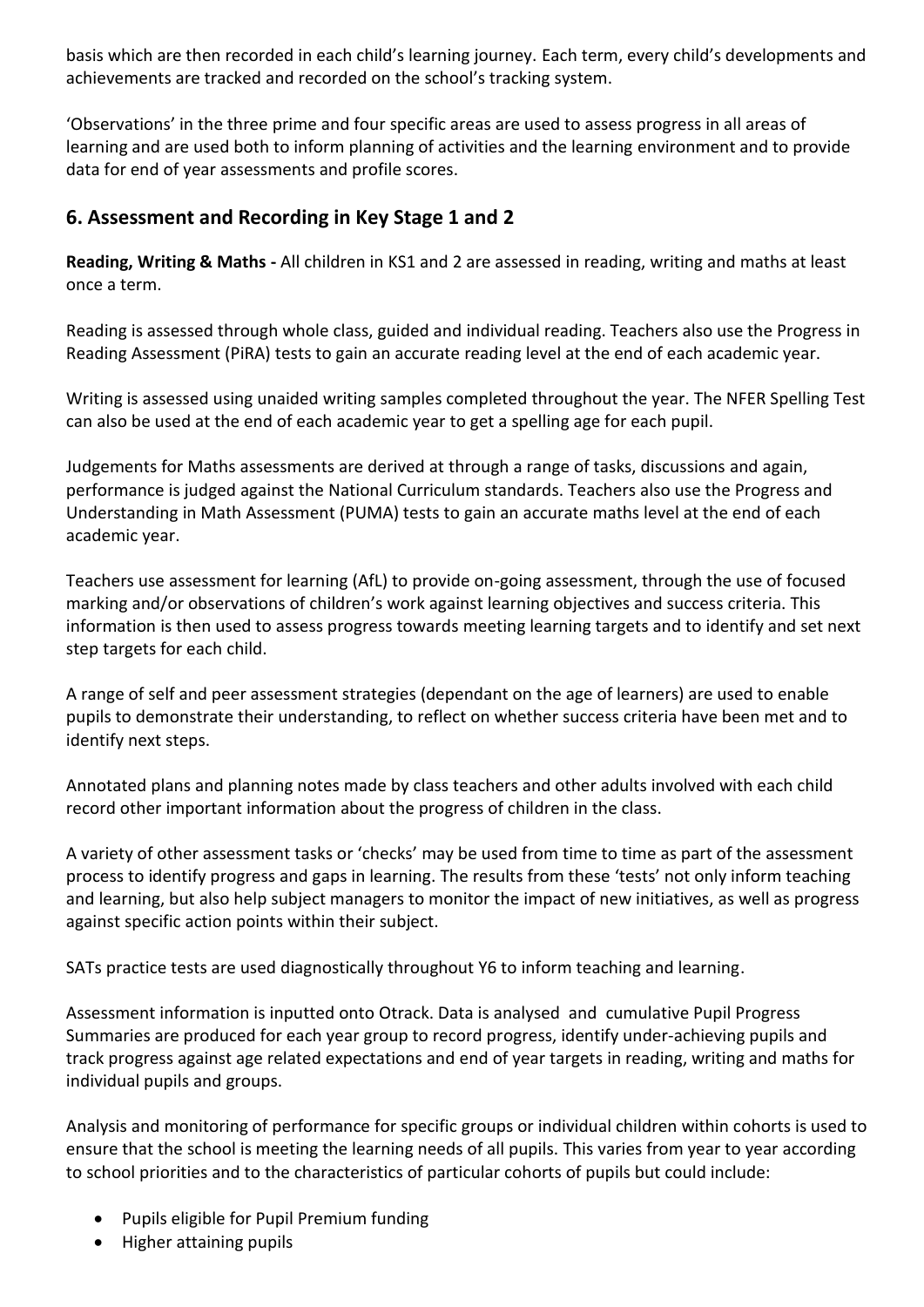- Pupils from ethnic minorities
- Pupils with Special Educational Needs
- Boys or Girls
- Pupils with English as an Additional Language
- Pupils who are looked after by the Local Authority
- Other 'disadvantaged' groups

Termly Pupil Progress Meetings are held with staff to share findings and to evaluate pupils' progress against targets and age related expectations and to ensure accountability. Meetings are used to inform provisions maps, planning for targeted intervention groups, individual support and whole class long-term planning and target setting.

Provision Mapping Meetings are also held with the SENCO/Inclusion Manager each term to discuss progress of pupils listed on the SEN Record, those eligible for Pupil Premium, recorded as LAC or those working at a higher ability level.

Impact of targeted intervention groups are monitored at approximately 6 weekly intervals to ensure value for money.

Analyse School Performance and LIAISE are used to ascertain an in-depth understanding of pupils' progress and attainment in order to inform subject action plans and school improvement planning. Whole-school review and self-evaluation in response to this evidence provides a basis for identifying further continuing professional development needs.

**Assessment of other subjects –** Attainment in other subjects is assessed at the end of each term with teachers identifying whether a pupil is working towards the expected standard, at the expected standard or exceeding the standard.

#### **All assessment information transfers with the child to the next class, or moves with them to the next place of their education.**

# **7. Monitoring**

Teachers use a range of assessment tools and materials (including analysis of children's work in books, guided reading records and results of class tests/published tests) alongside on-going focused marking and notes of pupil observations to inform their assessment of progress for individual pupils and groups.

Monitoring involves systematically building a picture of the progress that each child or group of children makes along their expected learning path.

Evidence of child progress and achievements will thus be provided by:

- Reading Age
- Spelling Age
- Teacher Assessment assessments
- Results of and regular tests, etc.
- Individual reading records: school and home
- Child's exercise books, worksheets, art work etc.
- Teacher's planning documentation and comments/annotations: long, medium and short-term
- Photographs and film of children' work and activities
- Formal end of year test results
- Key Stage National Tests for Y2 & 6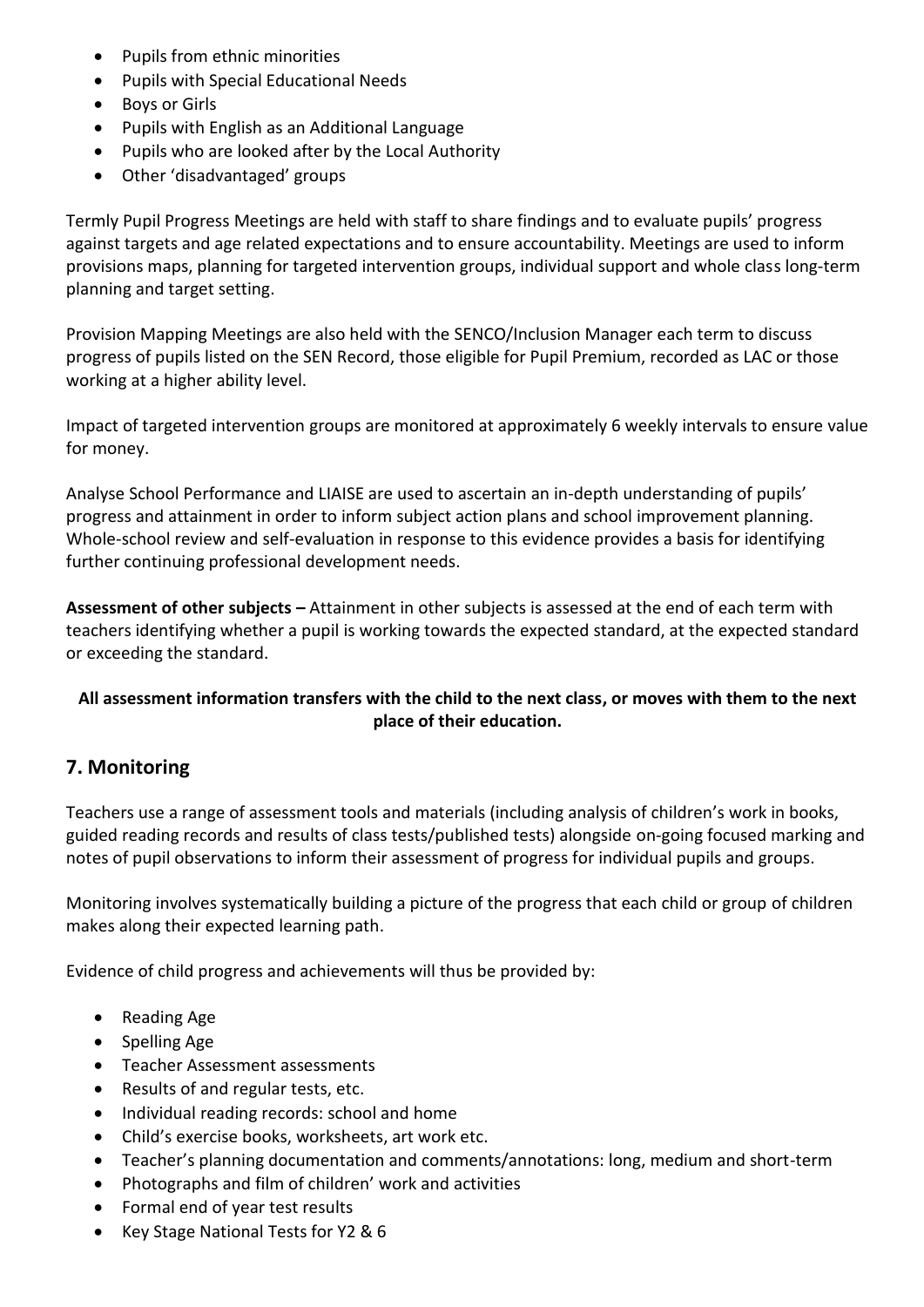# **8. Standardisation/Moderation**

Moderation is important to ensure a consistent approach in assessment throughout the school. It is important that when teacher assessments are carried out, there is evidence recorded to justify judgements made.

At Dove Bank:

- Teachers meet regularly to analyse and moderate reading, writing and maths assessments against the National Standards. The format and focus of this moderation is decided on a termly basis by the Headteacher.
- Staff and Subject Managers also moderate work through planning and book looks, feeding findings back to members of staff.
- We also ensure consistency in Writing Assessment by using a range of standardisation materials to benchmark and moderate pupils in accordance with the guidance.
- Staff attend LA led sessions to ensure our judgements are in line with other schools.
- During the summer term, teachers in Reception, Year 2 and Year 6 are involved in formal teacher assessments, as part of end of Key Stage assessments and Local Authority moderation.
- We participate in moderation schemes alongside other schools within the Group 24 collaborative and other learning networks, such as Forest Way Teaching School Alliance.

# **9. Reporting to Parents**

Through our reporting mechanisms, parents' meetings and termly progress check reports, we provide parents with succinct, consistent information about the curriculum and their child's achievements in accordance with national requirements.

- Annual reports are issued to parents at the end of the Summer Term. Each report provides parents/carers with an accurate appraisal of their child's efforts and achievement over the report period. Levels of attainment, based on national age related expectations are reported. Targets for improvement are given.
- For children at the end of Key Stages 1 & 2, additional information including details of SATs results will also be provided.
- Children in Year 1 take a Phonics Screening Check in the summer term again a report will be provided to parents which identifies whether their child is working at age-related expectations.
- Children in Year 4 take a Multiplication Check in the summer term again a report will be provided to parents which identifies whether their child is working at age-related expectations.
- Progress Check Reports are sent to parents following the autumn and spring term parents' evenings. They provide information on a child's effort and behaviour, as well as brief comments on the term's work, and progress against curricular targets.
- Parent Consultation Evenings are offered three times a year and provide an opportunity for teachers to inform parents about their child's progress.
- Staff are also available to discuss pupil progress at the request of parent by appointment.

# **10. Roles and Responsibilities**

#### **Governing Body:**

- Evaluation of Impact
- Hold the Headteacher to account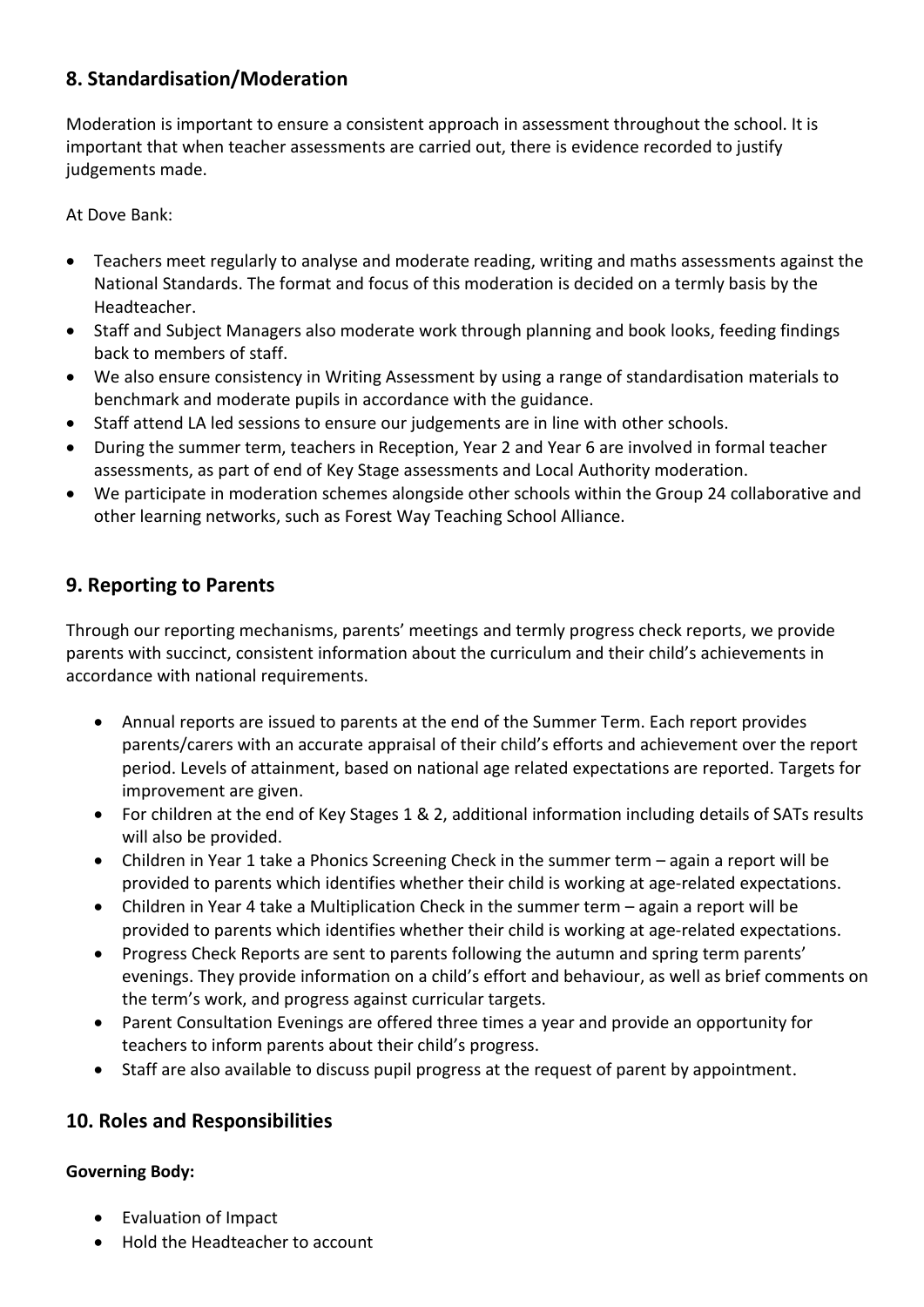- Whole school overview record
- Summary of attainment and progress for each cohort and significant groups

#### **Head teacher:**

- Ensuring that decisions made and agreed are carried out
- Highlighting areas for improvement and allocation of resources (staff/materials/training etc.)
- Holding staff to account through performance management and appraisal
- Ensure targets set lead to improved performance/ rise in attainment

#### **Assessment Co-ordinator (in this case also the Headteacher):**

- Formulate the school's assessment policy in consultation with the Headteacher, staff and governors
- Review the policy regularly in the light of statutory requirements and the needs of the school
- Provide support and guidance with assessment and keep up to date with current information
- Resource school with relevant tests and update assessment cycle
- Maintain the tracking data and consult with all staff about the targets set
- Highlight pupils who have made no progress or are working below expectations
- Analyse results to identify attainment and progress made by pupils and for groups of pupils such as those on free school meals, gender, vulnerable children and children from an ethnic background
- Report to governors regarding the policy, statutory test results and cohort targets
- Ensure targets set lead to improved performance/ rise in attainment

#### **SLT:**

- Monitor the performance in their team
- Monitor the performance of vulnerable groups(SENCO)
- Analyse and report on attainment and progress in their team for SLT
- Highlight areas of strength to celebrate and weakness to support
- Moderate and address issues arising from mismatch between data/pupil books/observations etc
- Hold teachers to account for performance in their team.

#### **Teachers:**

- Operate within the assessment time frame
- Meet or exceed the targets set for each child
- Record and analyse pupil/ group results
- Highlight areas to celebrate and to address ready for pupil progress meetings
- Prepare for pupil progress meetings
- Plan for timely intervention where needed and report impact
- Record results ready for input onto the Tracker
- Aware of the impact of their performance upon the whole school

# **11. Links to other policies and documents**

Please refer to:

- Teaching and Learning Policy
- Marking and Feedback Policy
- Literacy & Maths Policies